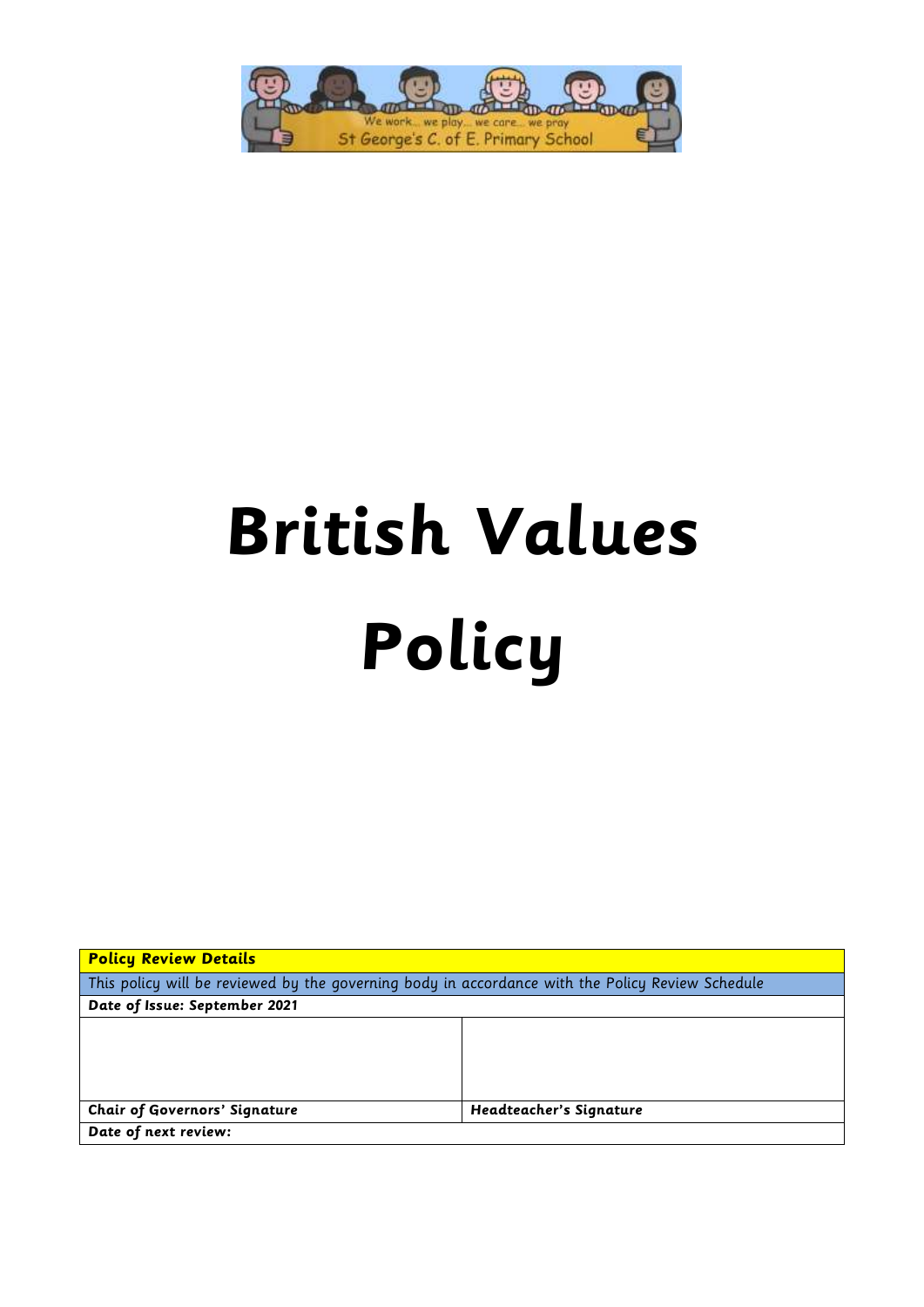# **Rationale**

St George's C of E Primary School is committed to actively promoting core British Values and serving its community. We recognise that this includes challenging opinions or behaviours in school that are contrary to these core values. We recognise the multi-cultural, multi faith and ever-changing nature of the United Kingdom. We also understand the vital role we have in ensuring that groups or individuals within the school are not subjected to intimidation or radicalisation by those wishing to unduly, or illegally, influence them.

We follow equal opportunities guidance which guarantees that there will be no discrimination against any individual or group, regardless of faith, ethnicity, gender, sexuality, political or financial status, or any of the protected characteristics. St George's C of E Primary School is dedicated to preparing pupils for their adult life beyond the formal curriculum and ensuring that we promote and reinforce British Values to all pupils.

The Government set out its definition of British values in the 2011 Prevent Strategy and 2014 the DfE reiterated the need to "create and enforce a clear and rigorous expectation on all schools to promote the fundamental British values of:

- democracy
- rule of law
- individual liberty
- mutual respect
- tolerance of those of different faiths and beliefs

# **1.0 Legal framework**

1.1. This policy has due regard to all relevant legislation and statutory guidance including, but not limited to, the following:

- Equality Act 2010
- Counter-Terrorism and Security Act 2015
- Education (Independent School Standards) Regulations 2014
- Ofsted (2019) 'School inspection handbook'

DfE (2014) 'Improving the spiritual, moral, social and cultural (SMSC) development of pupils:

supplementary information'

1.2. This policy operates in conjunction with the following school policies:

- Positive Relationships Policy
- Child Protection and Safeguarding Policy
- Equal Opportunities Policy
- Disciplinary Policy and Procedure

# **2.0 Aims and Objectives**

At St George's we aim to:

- Actively promote the fundamental British values of democracy, the rule of law, individual liberty, and mutual respect and tolerance of those with different faiths and beliefs
- Encourage pupils to develop and demonstrate skills and attitudes that will allow them to participate fully in and contribute positively to life in modern Britain.
- Ensure that principles are actively promoted.
- Enable pupils to develop their self-knowledge, self-esteem and self-confidence
- Enable pupils to distinguish right from wrong and to respect the civil and criminal law of England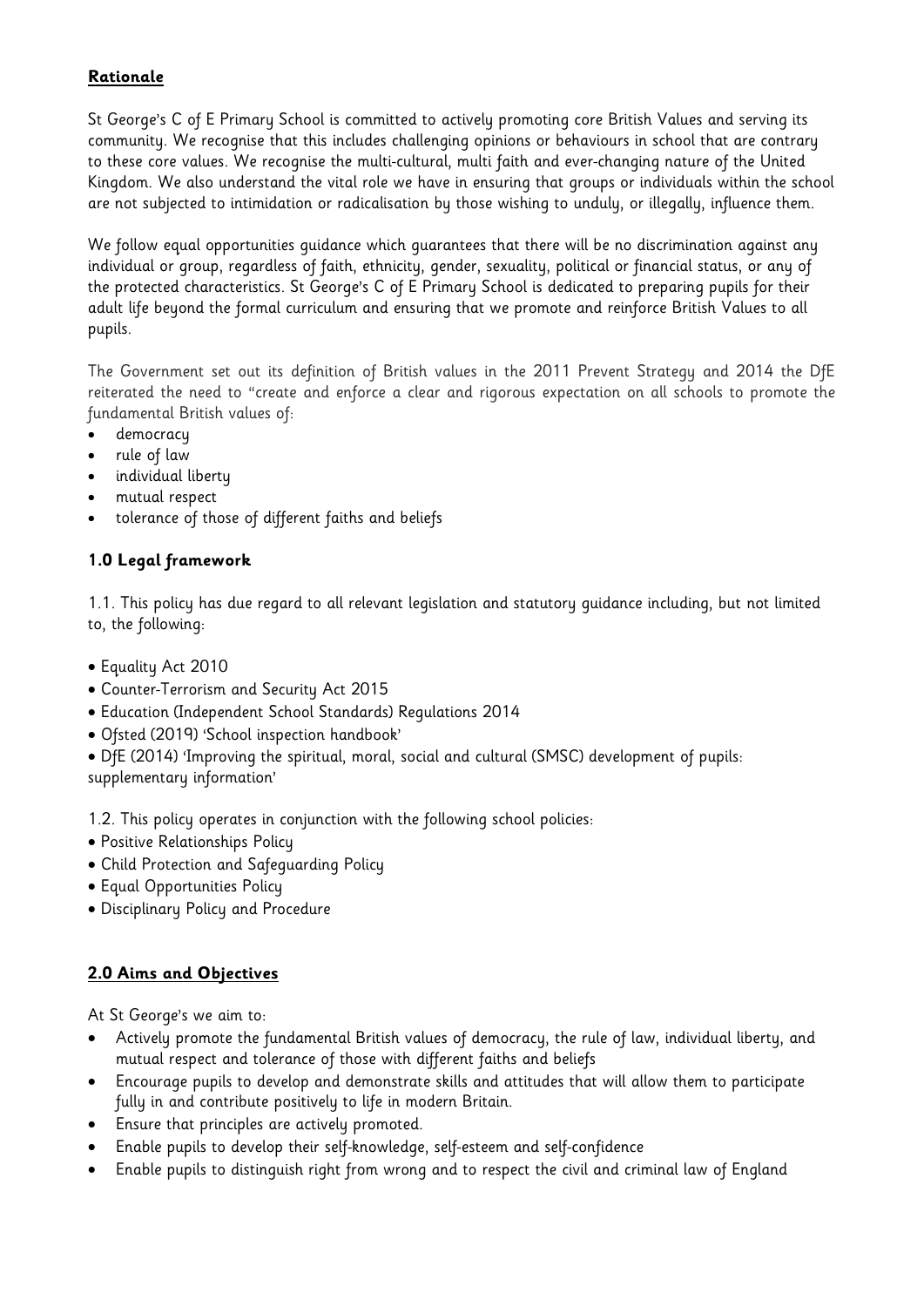- Encourage pupils to accept responsibility for their behaviour, show initiative and understand how they can contribute positively to the lives of those living and working in the locality in which the school is situated and to society more widely
- Enable pupils to acquire a broad general knowledge of and respect for public institutions and services in England
- Promote further tolerance and harmony between different cultural traditions by enabling pupils to acquire an appreciation of and respect for their own and other cultures
- Encourage respect for other people, paying particular regard to the protected characteristics set out in the Equality Act 2010
- Encourage respect for democracy and support for participation in the democratic process, including respect for the basis on which the law is made and applied in England
- Prevent the promotion of partisan political views in the teaching of any subject in the school and take such steps as are reasonably practicable to ensure that where political issues are brought to the attention of pupils they are offered a balanced presentation of opposing views. This should be:
	- While they are in attendance at the school
	- While they are taking part in extra-curricular activities which are provided or organised by or on behalf of the school
	- In the promotion at the school, including through the distribution of promotional material, of extra-curricular activities taking place at the school or elsewhere
- Protect children and young people against the messages of all violent extremism including but not restricted to those linked to Islam ideology, Far Right/Neo Nazi/White Supremacist ideology etc.

# **3.0 Roles & Responsibilities**

# **The Governors and staff at St George's C of E Primary School will:**

- Ensure that fundamental British values are embedded as an integral part of the ethos and culture of St George's C of E Primary School;
- Challenge opinions or behaviours in school by pupils, staff, visitors, volunteers or parents that are contrary to fundamental British values, including extremist views;
- Ensure that all visitors to St George's C of E Primary School are screened to ensure that they do not attempt to promote systems that undermine fundamental British values including extremism or radicalisation;
- Ensure that our pupils understand that living under the rule of law protects individual citizens and is essential for their well-being and safety and that while different people may hold different views about what is 'right' and 'wrong', all people living in England are subject to its law;
- Teach our pupils about the democracy and the rule of English civil and criminal law and will not teach anything that undermines it;
- Ensure all pupils within the school, regardless of age, have a voice that is listened to;
- Demonstrate how democracy works and by developing an understanding of how citizens can influence decision-making by actively promoting democratic processes such as electing a school council whose members are voted for by the pupils;
- Reinforce fundamental British values through the SMSC programme, PSHE curriculum, Citizenship curriculum and the assembly programme;
- Ensure that our students are taught a balanced RE curriculum, that is broadly Christian but, which also takes account of the teaching and practices of the other principal religions represented in Britain;
- Ensure that our pupils understand that the freedom to choose and hold other faiths and beliefs is protected in law;
- Ensure that we develop a tolerance and understanding of different faiths, cultures and beliefs by visiting places of worship, inviting visiting speakers to the school and using teaching resources from a wide variety of sources to help pupils understand a range of faiths;
- Enable our students to develop and demonstrate skills and attitudes that will allow them to participate fully in and contribute positively to our local community and life in modern Britain;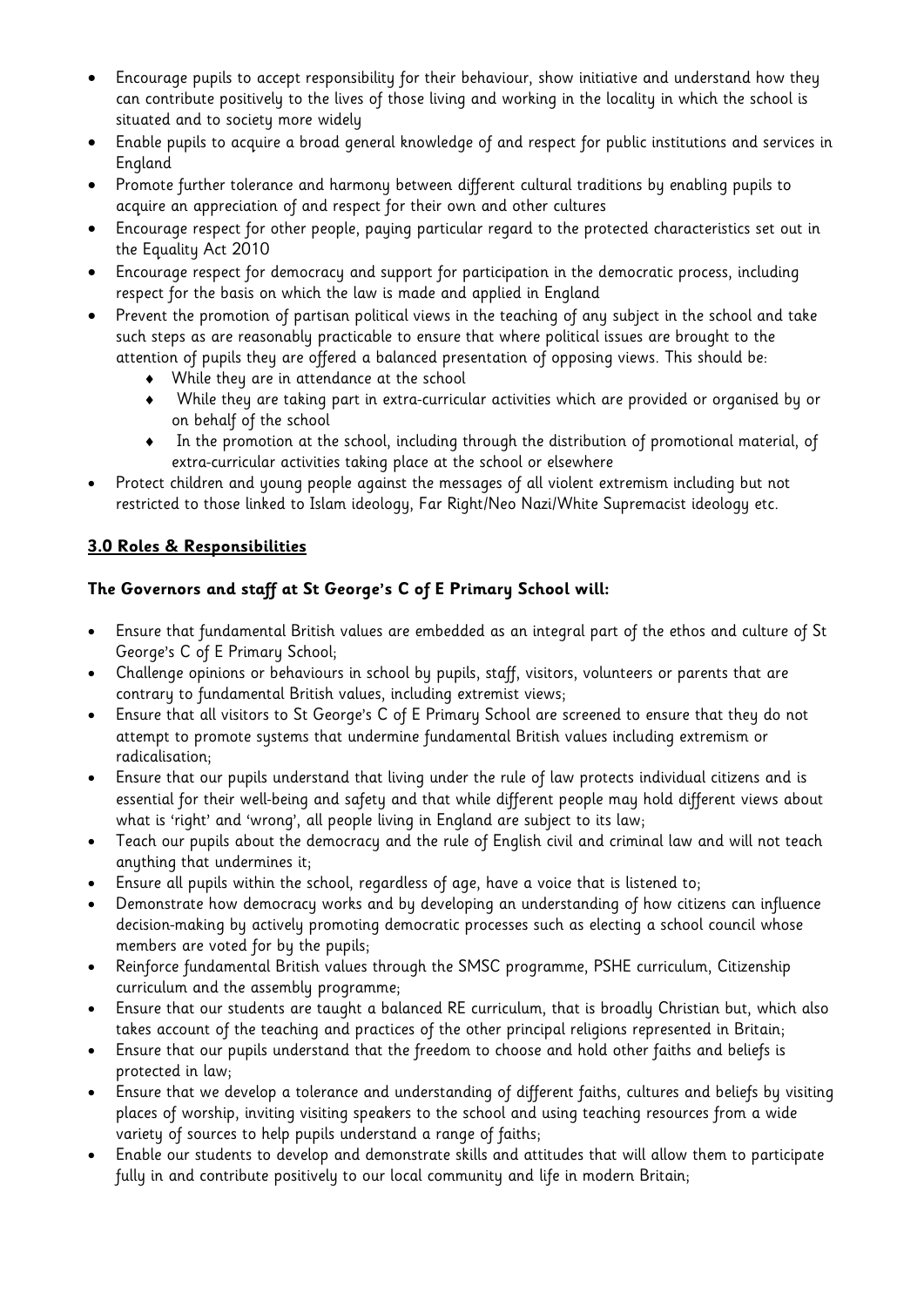- Enable our pupils to develop and demonstrate skills and attitudes that will allow them to participate fully in the community of the school. E.g. supporting younger children in lessons and delivering extracurricular activities;
- Deliver a balanced programme of assemblies and reflection sessions which promote pupils' Spiritual, Moral, Social and Cultural development, providing clear guidance on what is right and what is wrong;
- Ensure an understanding of the importance of identifying and combatting discrimination, extremism and radicalisation;
- Ensure that there are effective risk assessments and screening policies and procedures in place to safeguard and promote pupils' welfare against the threat of extremism and radicalisation.

# **4.0 Embedding British Values**

These values all come under the Citizenship umbrella and are taught explicitly through Personal, Social, Health and Emotional (PSHE) and Social and Emotional Aspects of Learning (SEAL), Understanding the World (UW) in the Early Years and Religious Education (RE). We also teach British Values through planning and delivering a broad and balanced curriculum.

The school takes opportunities to actively promote British Values through daily collective worship and whole school systems and structures. We also actively promote British values through ensuring that our curriculum planning and delivery includes real opportunities for exploring these values. Resources such as books, display materials are identified and purchased to support these aims.

At St George's Primary School, these values are reinforced regularly and in the following ways:

#### **4.1 Democracy:**

Democracy is an important value at our school.

- Pupils have the opportunity to have their voices heard through our Pupil Voice group who are voted for by the children. The pupil voice group work under the guidance and the leadership of the Deputy Head. In this way they are able to effect change within the school.
- Pupils fill in an annual questionnaire in which they are able to put forward their views about the school.
- Pupils will engage in debates, discussions and ballots across the curriculum appropriate to their stage of learning.

# **4.2 The Rule of Law:**

The importance of laws and rules, whether they are those that govern the class, the school or the country, are consistently reinforced throughout regular school days.

- All pupils and parents sign up to the home school agreement.
- Our system for behaviour is aligned to an agreed set of codes and if children are given verbal warnings this is always set against the agreed school behaviour code and consequences.
- Children are asked to identify which aspect of the code they have broken to ensure that this connection is made and any consequence understood.
- Pupils are taught the value and reasons behind laws, that they govern and protect us, the responsibilities that this involves and the consequences when laws are broken.
- Our partner agencies in the community, Police, Fire service, Youth work team, are regular visitors to school and help reinforce this message.
- Transition work between classes and key stages prepares students for expectations when moving through the school and on to high schools.
- Health and safety rules are in place. The buddy system allows pupils to support the application of the school rules.
- To encourage and promote good behaviour, attitude and work, we have devised a reward system which is consistently followed throughout the school.
- We are committed to praising children's efforts.
- We endeavour to praise the children informally, individually, during group work, in front of the whole class and the whole school.